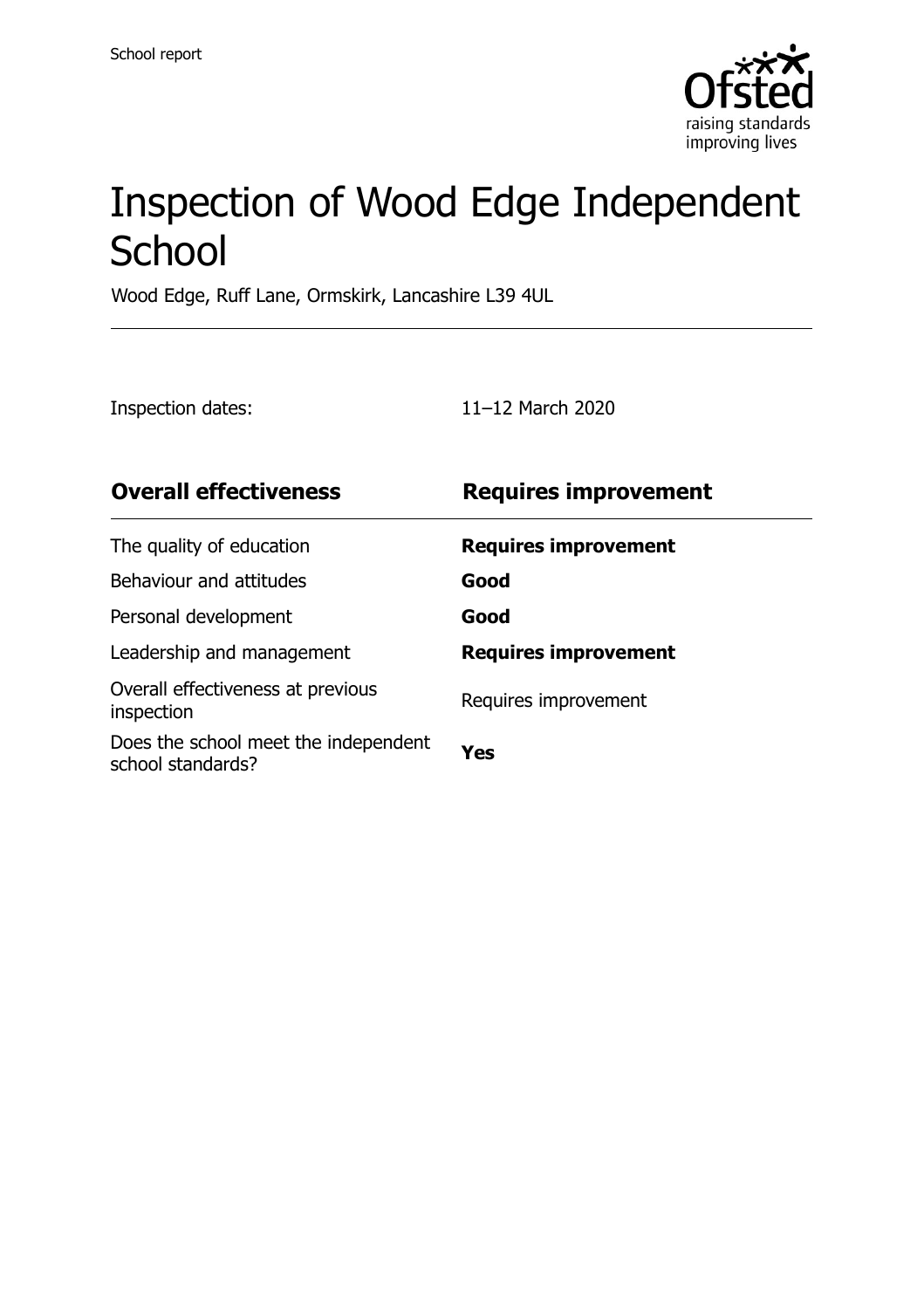

### **What is it like to attend this school?**

Pupils who come to this school usually have needs that are to do with emotional issues or their mental health. This can mean that they have missed out on large parts of their learning at other schools. At Wood Edge, they get the support and care that they need to help them do their best. They feel safe. Their self-confidence returns so that they can get back into learning again.

Pupils have a better experience of school compared to the last inspection. Behaviour is better now. There are clear expectations that pupils will cooperate with the school's behaviour policy. Staff make sure they carry it out consistently. Bullying is very rare. The school has systems in place that show that leaders will not put up with it, if it happens.

By the end of key stage 4, pupils have more choice of subjects they can get qualifications in. These include bushcraft and health and social care. However, the subjects that leaders provide in other age groups are not as well organised as they should be.

Pupils get opportunities to learn beyond the classroom. Activities outdoors help them to develop confidence. Visits to places of interest, like museums, help to deepen their understanding of their learning.

#### **What does the school do well and what does it need to do better?**

The members of the body of proprietors have made sure that the school meets all the independent school standards. They have set up a curriculum that has all the subjects that pupils should learn. They build in activities that support the special educational needs and/or disabilities that all pupils have. There is also a detailed assessment policy that explains the way they check on how well pupils achieve.

The proprietors have a thorough process in place for checking on leaders and holding them to account for their work. Governors meet with school leaders every month. They ask them questions about things like how well pupils are doing. They report what they find out to the proprietors.

Pupils are safe in school. Adults look after them well. There is a range of policies in place to help them with this. For example, there are policies that cover health and safety and first aid. Staff and pupils also know what to do if there is a fire. For example, they regularly practise getting out of the building in an emergency.

Leaders have made suitable arrangements to ensure that pupils with disabilities can access the school. For example, leaders adapt learning resources to match pupils' needs as required.

Leaders make all policies and information available to parents on request.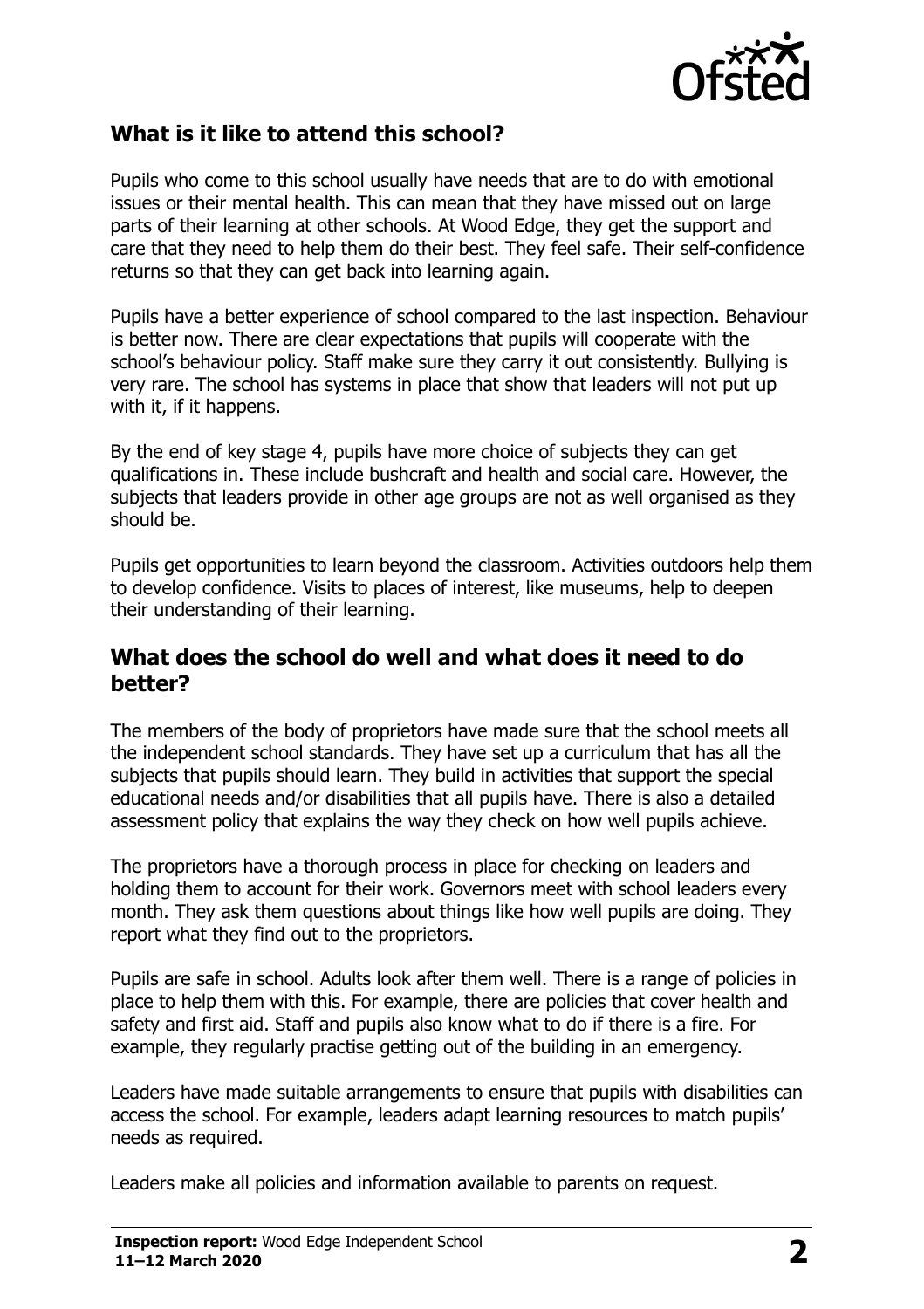

Leaders keep the school building in good condition. There is a classroom that has plenty of space for lessons. There are also rooms where staff can work with pupils to get them into the right frame of mind for learning.

The school has enough toilets and washing facilities for pupils. These include showers. Pupils have access to drinking water whenever they need it. There is also a room for staff to look after pupils if they feel poorly.

Leaders have improved some aspects of the education which the school provides since the last inspection. There is now a wider range of subjects in key stage 4. Staff plan them in detail. It is clear what pupils need to learn and when. This helps them to build up their knowledge well.

In English in key stage 4, the work is demanding enough for pupils. Pupils mainly do well in getting qualifications, like functional skills awards, considering where they start when they enter the school. However, the range of books that are available for pupils to read is limited.

Leaders plan mathematics well in key stage 4. It is easy to see how pupils build their knowledge in a logical order. For example, they know that they need to understand fractions before they can do work on ratios. Some pupils even work at GCSE level in this subject.

Personal, social, health and economic education (PSHE) supports pupils in key stage 4 to manage their emotional and behavioural needs. There are well-structured plans that cover a range of topics, such respecting differences. The curriculum for physical education (PE) is also well organised for key stage 4. Pupils develop their knowledge well and can show how they build on what they already know.

The quality of the curriculum for pupils in other age groups is not good enough. There is an adequate programme of work across the required range of subjects in key stage 3. There are also appropriate activities for students aged 16 to 19. However, leaders do not plan how deeply pupils will learn about each subject. Consequently, staff are unclear about what pupils will know and be able to do by the time they are ready for the next stage of their education.

Leaders do not plan well enough what pupils will learn and when they will learn it. Because of this, pupils in these age groups cannot know how their learning builds on what they already know. This makes it more difficult for them to know more and remember more.

Teachers do not have strong subject knowledge across the full range of subjects. This stops pupils getting a deep enough understanding of what they learn. Leaders are aware of this and have started to provide training.

Teachers closely follow the school's system for managing pupils' behaviour. Pupils behave well as a result. They also show positive attitudes to their work and to school life in general.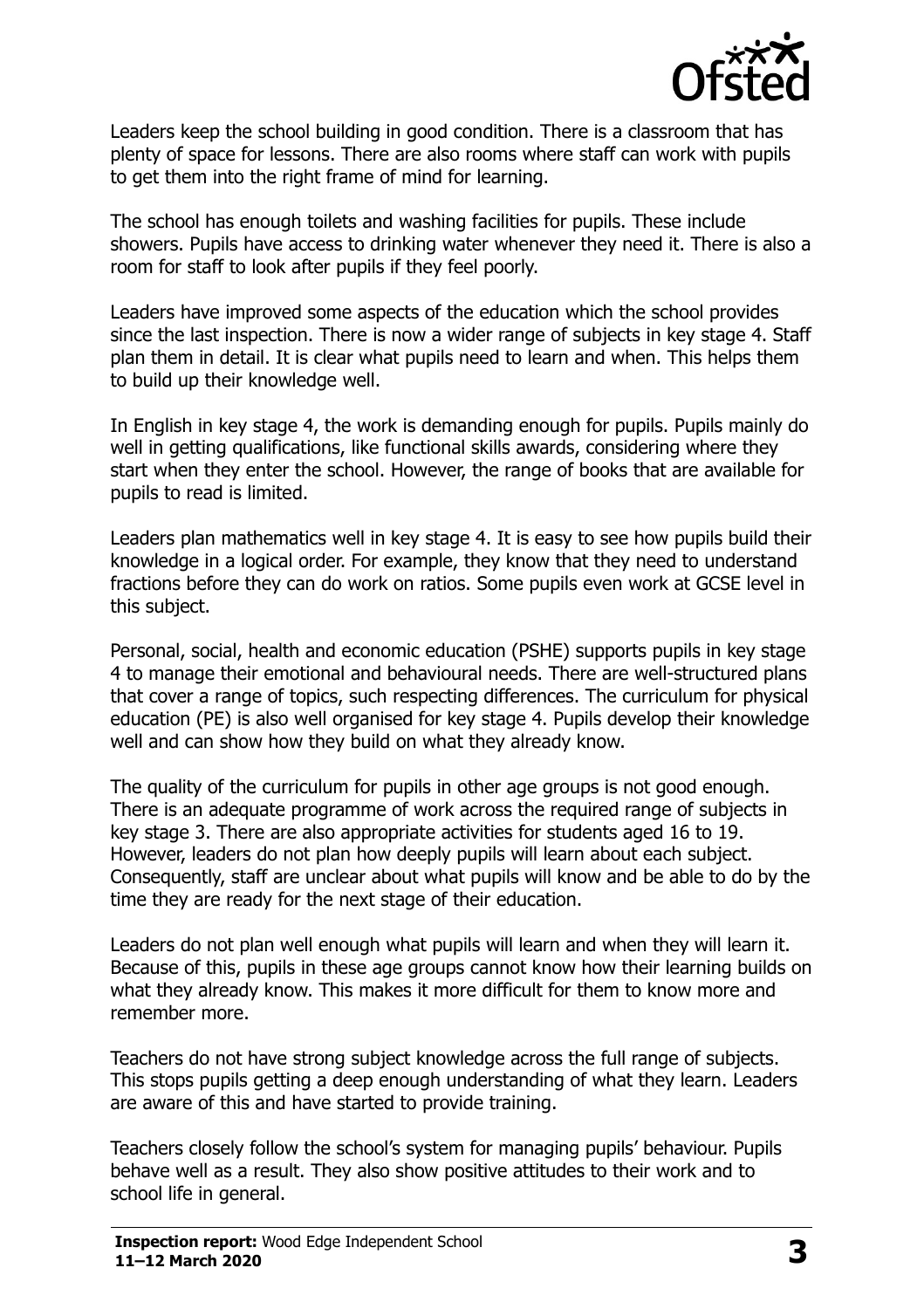

Pupils take part in a wide range of activities outside the classroom. These include visits to places like a local fire station, a forest or a residential home for elderly people. Pupils also get helpful advice about careers they could aim for when they leave school.

# **Safeguarding**

The arrangements for safeguarding are effective.

Leaders and staff have a deep knowledge of their pupils' needs. They keep a close watch on them. They are alert to any unusual behaviour or comments, however minor. They record these in detail, in case they might be signs of more serious issues.

Pupils who spoke with us said staff look after them well. They feel safe in school. They trust adults and relationships are positive.

Leaders train staff well. They make the required checks to see if adults are suitable to work with pupils. They keep detailed records of these checks.

#### **What does the school need to do to improve?**

# **(Information for the school and proprietor)**

- The curriculum that leaders have in place for pupils in key stage 3 and those aged 16 to 19, though broad, is not rich enough. There is a lack of detail about the depth to which pupils are expected to learn the range of subjects on offer. This means that it is not clear what pupils will be able to know and do by the time they finish their learning programme. Leaders must make clear the depth of knowledge they expect pupils to have across all subjects by the time they reach the end of key stage 3 or the 16 to 19 provision.
- $\blacksquare$  Leaders have not organised the learning for pupils in key stage 3 or the 16 to 19 provision in a clear sequence. This means that pupils and staff do not know how learning builds on previous knowledge. Leaders must ensure that they plan pupils' learning coherently, so that it is in a logical order, enabling pupils to develop securely the knowledge they need for their future learning or employment.
- Teachers have subject knowledge that is sufficient for some of the subjects on offer. However, teachers' knowledge is not strong enough across the curriculum. This limits the depth to which pupils can learn some subjects. Leaders must continue the work they have started to provide suitable training to staff or to access staff with appropriate expertise to deliver the full range of subjects which the school provides.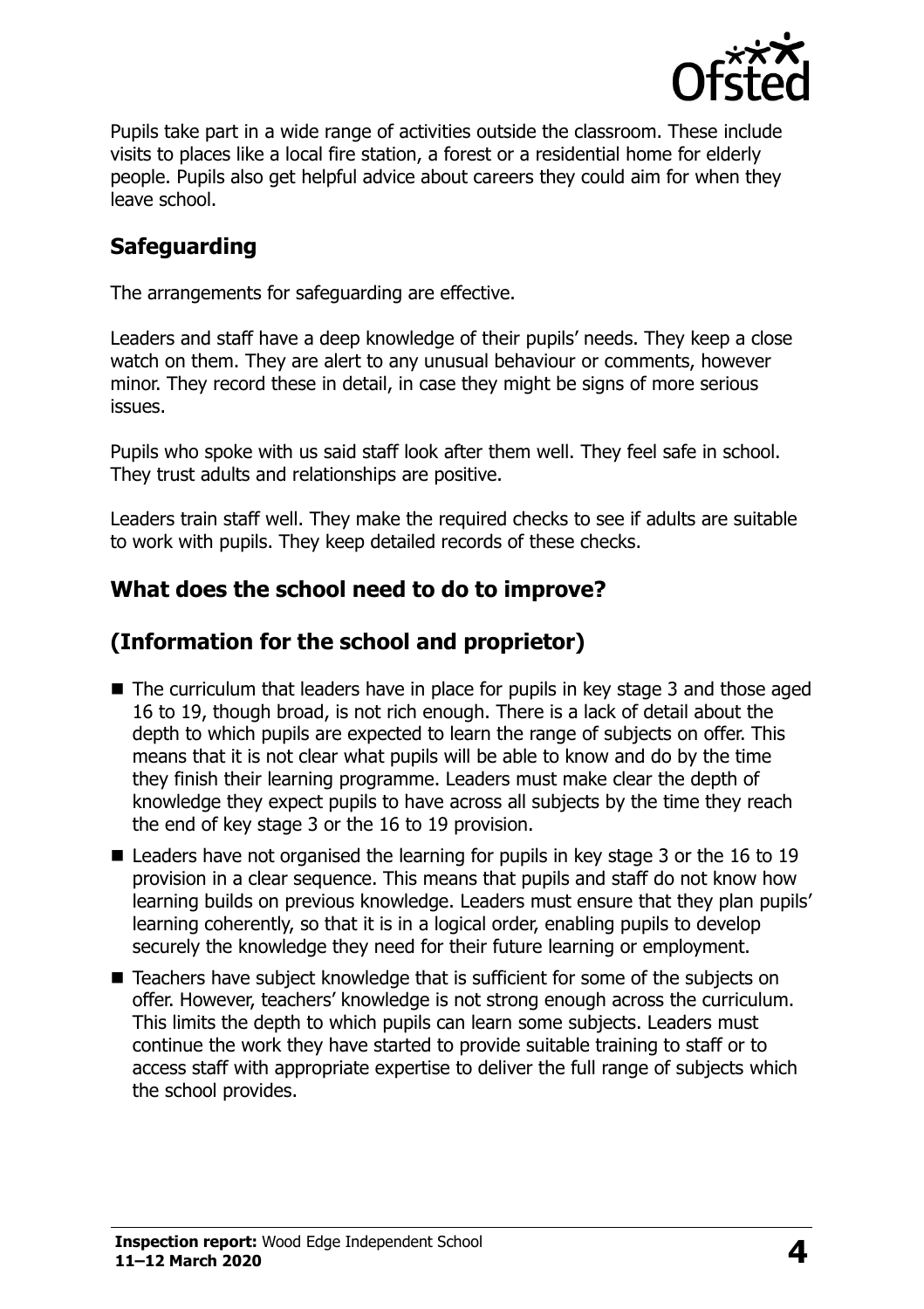

### **How can I feed back my views?**

You can use [Ofsted Parent View](http://parentview.ofsted.gov.uk/) to give Ofsted your opinion on your child's school, or to find out what other parents and carers think. We use Ofsted Parent View information when deciding which schools to inspect, when to inspect them and as part of their inspection.

The Department for Education has further [guidance](http://www.gov.uk/complain-about-school) on how to complain about a school.

If you are the provider and you are not happy with the inspection or the report, you can [complain to Ofsted.](http://www.gov.uk/complain-ofsted-report)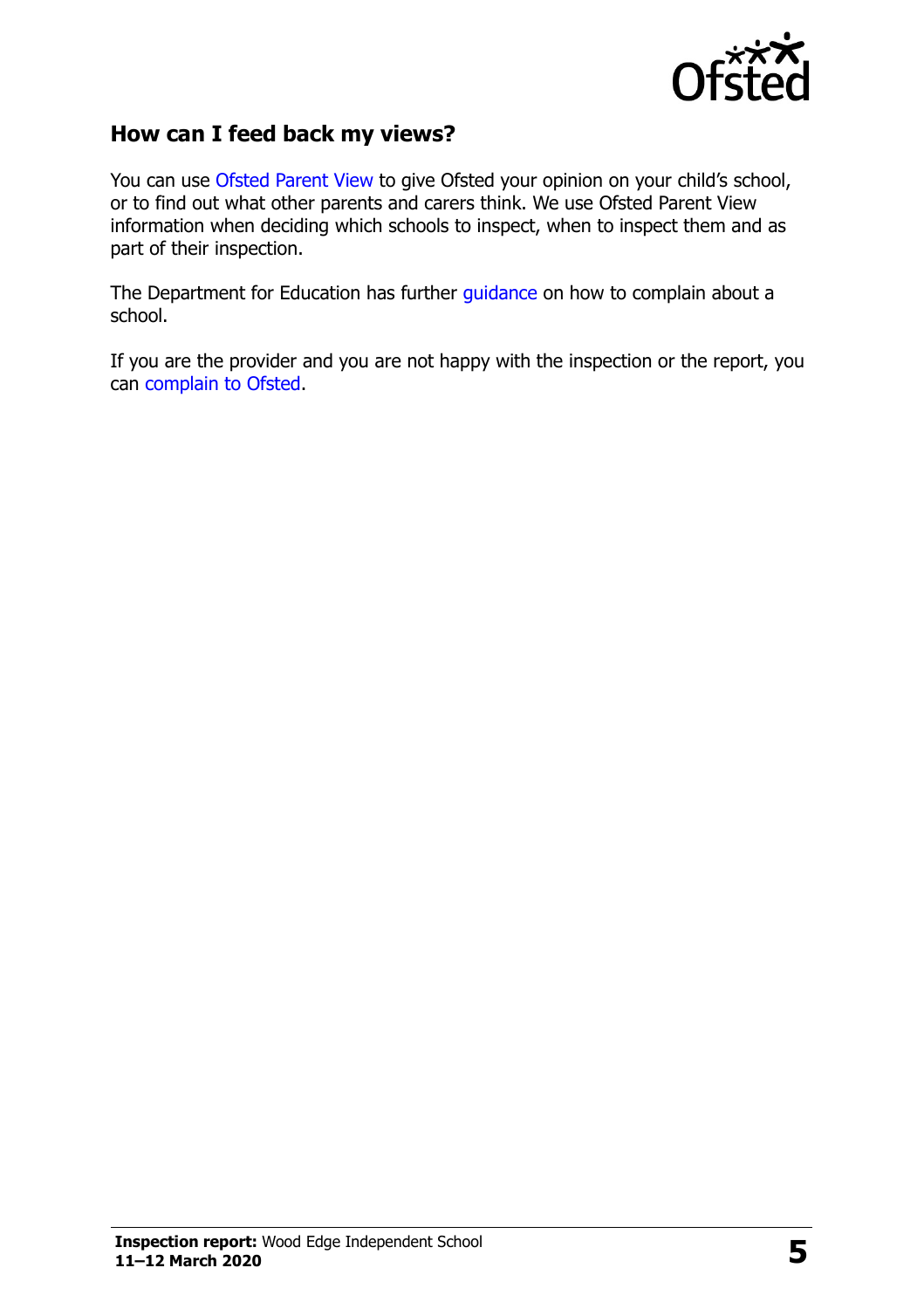

# **School details**

| Unique reference number             | 143936                           |  |
|-------------------------------------|----------------------------------|--|
| <b>DfE</b> registration number      | 888/6069                         |  |
| <b>Local authority</b>              | Lancashire                       |  |
| <b>Inspection number</b>            | 10128824                         |  |
| <b>Type of school</b>               | Other independent special school |  |
| <b>School category</b>              | Independent school               |  |
| <b>Age range of pupils</b>          | 11 to 19                         |  |
| <b>Gender of pupils</b>             | Mixed                            |  |
| Number of pupils on the school roll | 2                                |  |
|                                     |                                  |  |
| <b>Number of part-time pupils</b>   | 1                                |  |
| <b>Proprietor</b>                   | My3 Limited                      |  |
| <b>Chair</b>                        | Julie Collings                   |  |
| <b>Headteacher</b>                  | Robert Lamb                      |  |
| <b>Annual fees (day pupils)</b>     | £65,000                          |  |
| <b>Telephone number</b>             | 01695 570668                     |  |
| <b>Website</b>                      | <b>None</b>                      |  |
| <b>Email address</b>                | rob.lamb@my3ltd.co.uk            |  |

#### **Information about this school**

- The current headteacher has acting status and was formally appointed to the post on 6 March 2020. Before that, he had been the teacher in charge of the school since the beginning of January 2020.
- $\blacksquare$  There are no pupils in the school aged 16 to 19.

# **Information about this inspection**

We carried out this inspection under section 109(1) and (2) of the Education and Skills Act 2008. The purpose of the inspection is to advise the Secretary of State for Education about the school's suitability for continued registration as an independent school.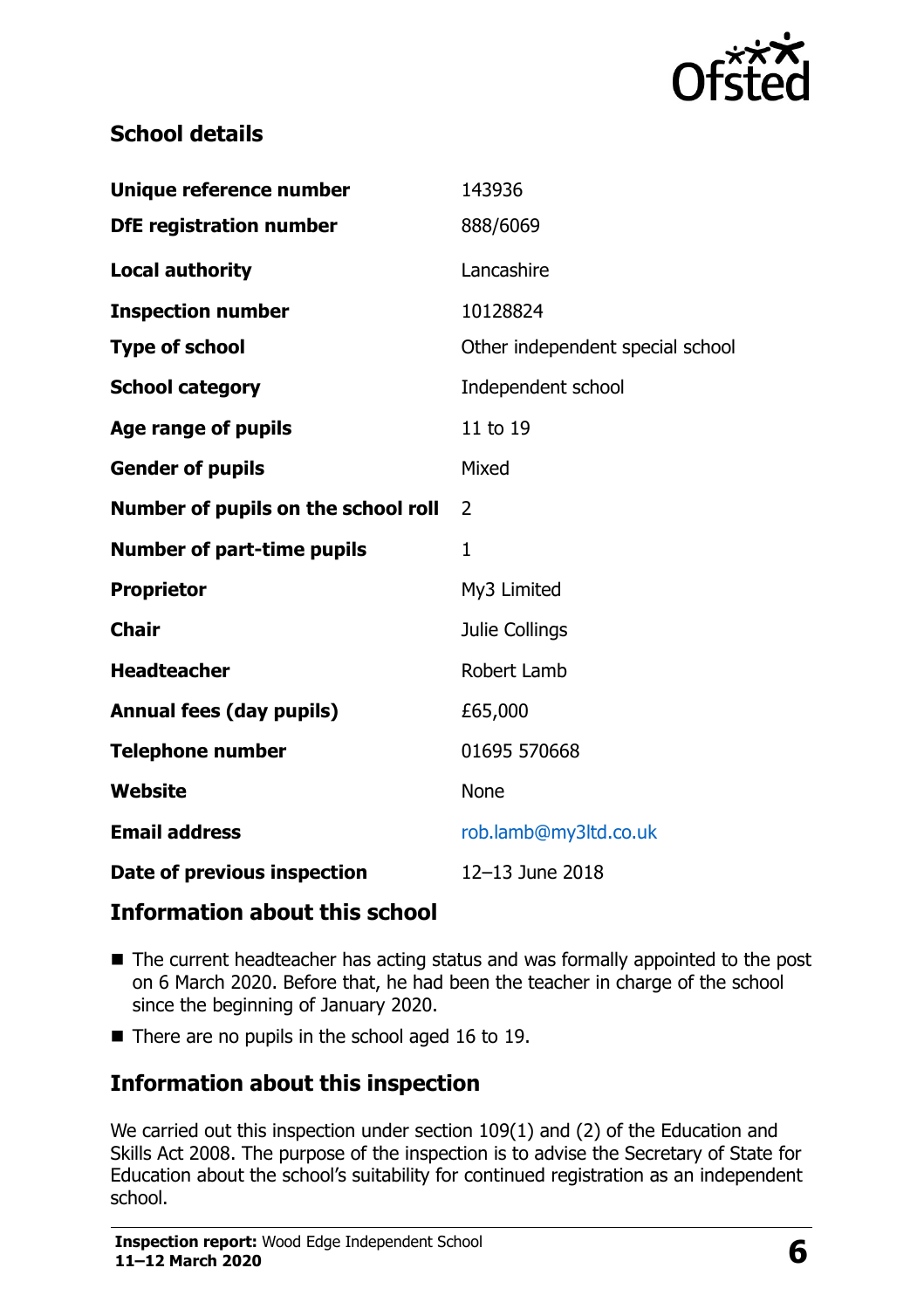

The school meets the independent school standards. These are the requirements set out in the schedule to the Education (Independent School Standards) Regulations 2014.

- We spoke with a representative of the proprietor body, members of the governing body and the headteacher. We also spoke to a representative of one of the local authorities which places pupils at the school.
- We focused deeply on English, mathematics, PSHE and PE during the inspection. In each subject, we met with the subject leader and teachers. We visited lessons, looked at pupils' work and talked with pupils about their learning wherever possible.
- We took account of one response to Parent View, Ofsted's online survey. We also took account of six responses to the staff survey.
- We talked with staff about safeguarding matters, pupils' personal development and their behaviour and attitudes. We looked at pupils' behaviour in lessons and around school. We looked at the school's safeguarding policy and connected policies and documentation. We checked the school's records of the suitability of staff to work with children. We looked at a range of other policies related to pupils' welfare and their education.

#### **Inspection team**

| Mark Quinn, lead inspector | Her Majesty's Inspector |
|----------------------------|-------------------------|
| John Shutt                 | Ofsted Inspector        |